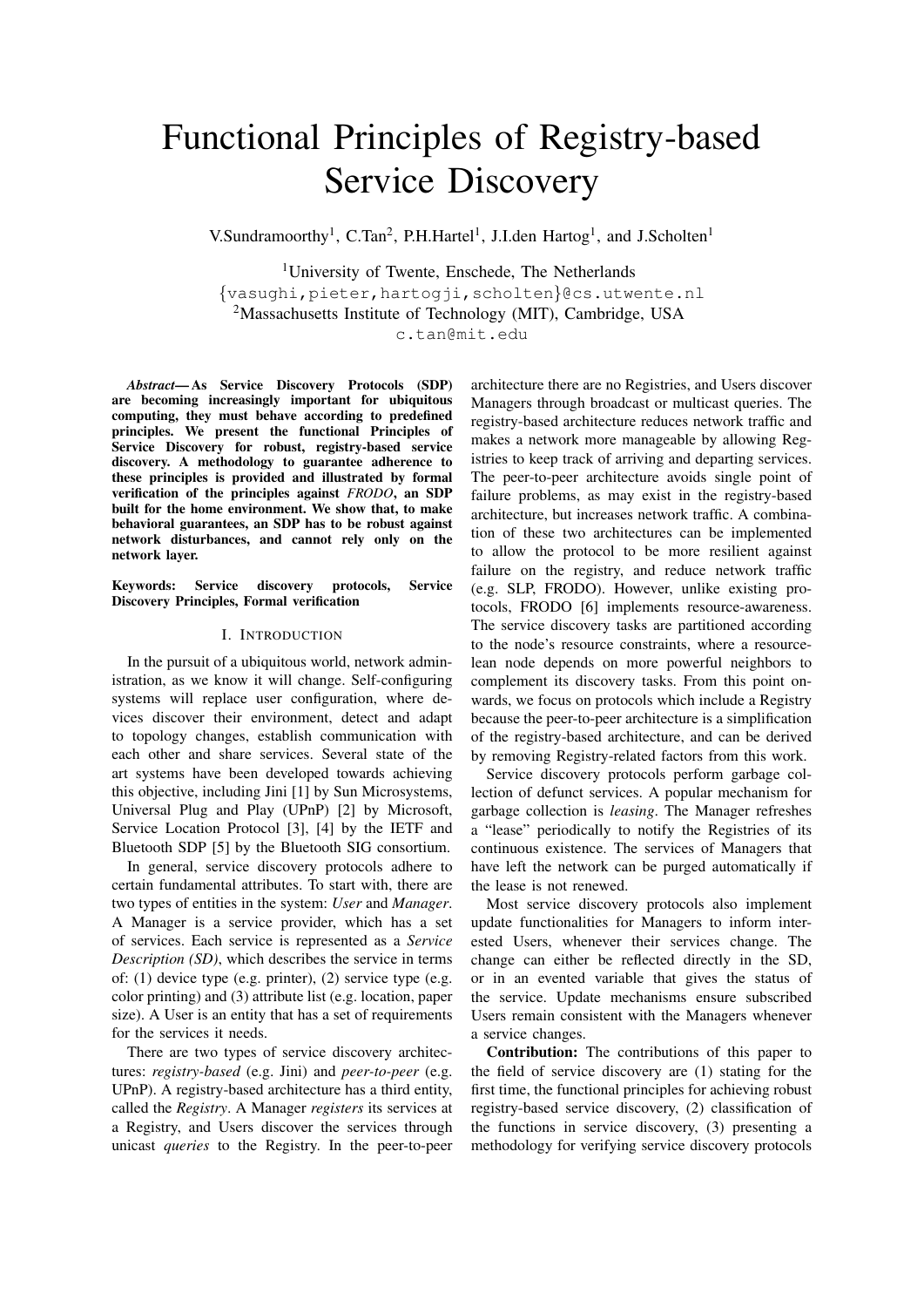and (4) illustrating the above using our resource-aware and robust FRODO protocol.

Section 2 classifies service discovery mechanisms into four major functions, and the principles that correspond to each of the functions. Section 3 provides a brief description of FRODO. Section 4 describes the modeling and verification methodology of FRODO using DT-Spin, and Section 5 analyzes the results of verification. The last section concludes.

# II. THE PRINCIPLES OF SERVICE DISCOVERY

Service discovery systems that aim to be selfconfiguring should provide reliability in the face of network disturbances. This basically means that the service discovery functions are able to recover from errors. A system is flawed if a User is never able to discover a Manager in the system whose services match the User's requirements Thus, we feel it is imperative for the field of service discovery to have a set of principles that makes the notion of correct behavior precise. We call these *Service Discovery Principles*. Besides ensuring reliability, these fundamental principles define the nature and constraints of service discovery. Systems that adhere to the principles will provide guarantees on their capabilities and behaviors.

## *A. Related Work*

The only other work done in this area is the *Service Guarantees* from NIST in [7], which proposes general guarantees that service discovery protocols should strive to satisfy. Our Service Discovery Principles refine these guarantees and moreover, we provide a methodology to proof using model-checking techniques, that a protocol satisfies these principles.

#### *B. Service Discovery Functional Areas*

Logically, service discovery is divided into 4 *functional areas*:

- 1) Configuration Discovery Allows registry-based systems to (a) auto-configure a Registry and (b) discover the Registry. Auto-configuration of Registries require nodes to appoint Registries, according to some criteria, on the fly, without user interventions. For Registry discovery, nodes can *actively* initiate the discovery or listen *lazily* to Registry announcements.
- 2) Service Registration Allows Managers to register their services at a Registry. Registration mechanisms include (a) unsolicited registration, where nodes request the Registry to register their services and (b) solicited registration, where Registries detect and request new nodes to register.
- 3) Service Discovery Allows Users to discover Managers that satisfy their set of requirements. This could be achieved through a (a) unicast query to a Registry, (b) broadcast query, (c) notification of new services by the Registry to the Users or broadcast

announcements of Managers of their services to the **Users** 

4) Configuration Update - After a User discovers a service, it can subscribe to the Manager to receive updates when the service changes, or becomes unavailable. The Managers provide two types of update information, service description update and evented variable update. The updates can be propagated using (a) 2-party scheme, where the communication is directly between the Manager and the User, or (b) 3-party scheme, where a registry propagates the update to the User on behalf of the Manager. Garbage collection of defunct services is also part of the update functionality.

Different service discovery systems implement different mechanisms to achieve the objectives of the functional areas, as depicted in Table I.

#### *C. The Service Discovery Environment*

During the operations of service discovery tasks, the system could experience various network disturbances, such as link failure, interface failure, message loss or node failure. Network disturbances cause uncertainties in service discovery systems. However, it is important to ensure that a service discovery system guarantees recovery from a disturbance.

Below we provide a formal description of a system.

- a) System: A system consists of a set of entities, (e ∈)E with attributes, a set of services (s ∈)S and time in progress (t ∈)Time. The attributes of the entities, described below, evolve over time. Based on the attributes, the entities are divided into three (not necessarily pairswise disjoint) sets ( $u \in U$  for Users,  $(m \in)$ M for Managers, and  $(c \in)C$  for Registries.
- b) Entity attributes: Each entity, e has the following attributes, which are subject to change over time:
- i)  $C(e) \subset E$  is the set of Registries discovered by e. An entity is called a Registry, i.e.  $e \in C$ , if it has discovered itself in the role of Registry,  $e \in C(e)$ .
- ii) OfferedSD(e)  $\subseteq$  S is the set of services, offered by e. An entity is called a Manager, i.e.  $e \in M$ , if it offers at least one service, OfferedSD(e)  $\neq \emptyset$ .
- iii) Requirement(e)  $\subset$  S is the set of services required by entity e. An entity is called a User, i.e.  $e \in$ U, if it is interested in/requires at least one service, Requirement(e)  $\neq \emptyset$ .
- iv) DiscoveredSD $(e, e') \subseteq S$  is the set of services discovered by e at entity e'. This attribute is (typically) only used for e, a User and e', a Manager. We put DiscoveredSD(u) :=  $\bigcup$ DiscoveredSD(u, m)
- for the set of all services discovered by a User, u at any Manager, m.
- v) RegisteredSD(e)  $\subseteq$  S is the set of registered services in e. This attribute is only used for a Registry.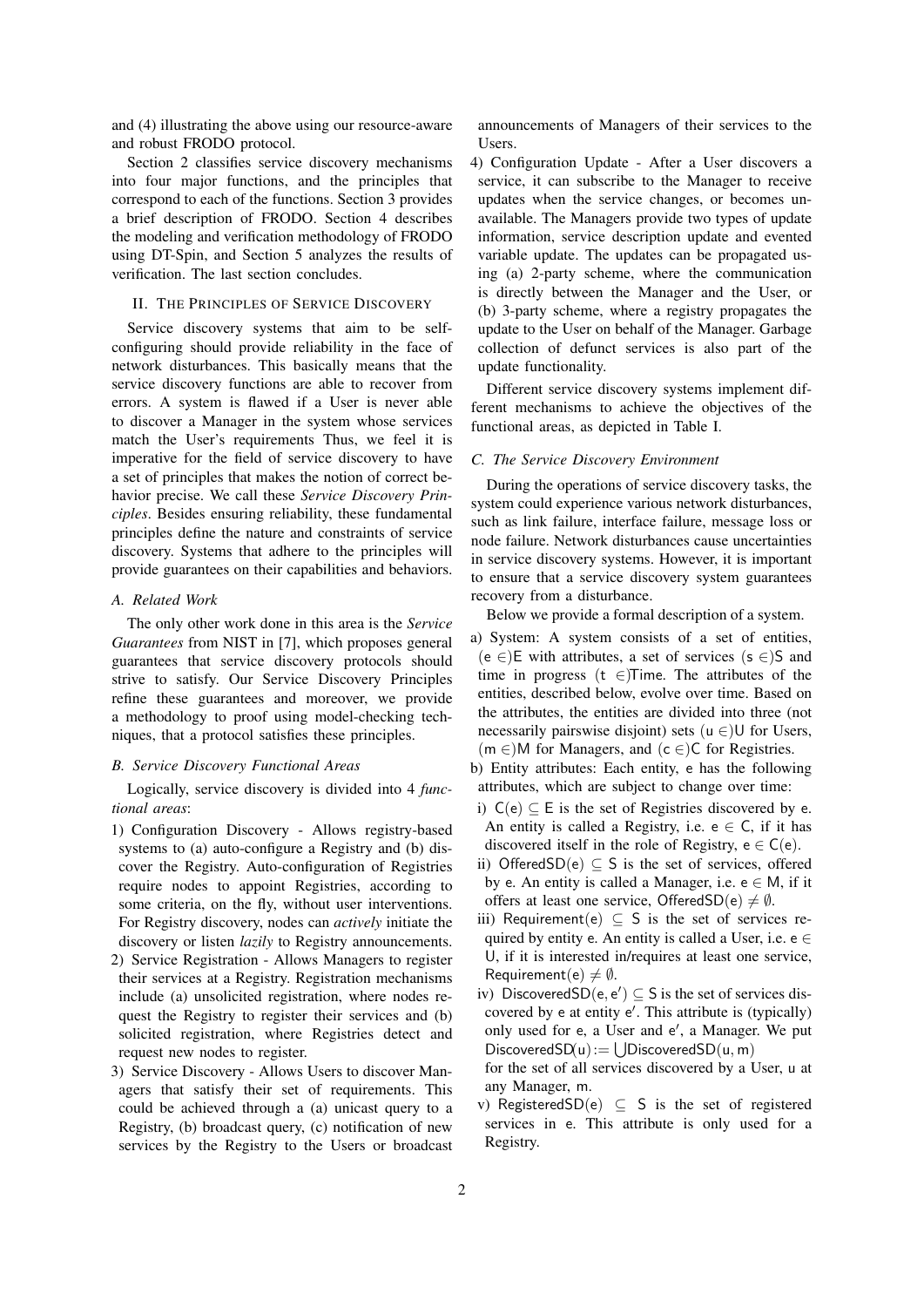| Functional Area, re-<br>lated Principles and<br>supportive attributes                         | <b>Mechanisms</b>                        | <b>SLP</b>                                          | <b>Jini</b>                                | <b>FRODO</b>                                                                                 |
|-----------------------------------------------------------------------------------------------|------------------------------------------|-----------------------------------------------------|--------------------------------------------|----------------------------------------------------------------------------------------------|
| Configuration<br>Discovery (Registry<br>Setup and Registry<br>Discovery Principles)           | Auto-configured Reg-<br>istry            | $\overline{No}$                                     | $\overline{N_{0}}$                         | Yes - through leader elec-<br>tion among 300D nodes                                          |
|                                                                                               | <b>Registry Discovery</b>                | Active and lazy discov-<br>ery                      | Active and lazy discov-<br>ery             | Active and lazy discovery                                                                    |
| <b>Registration</b> (Regis-<br>tration Principle)                                             | Registration<br>mechanism                | Unsolicited registration                            | Unsolicited registration                   | Solicited and unsolicited<br>registration                                                    |
| <b>Service</b><br><b>Discovery</b><br>Discovery<br>(Service<br>Principle)                     | Search mechanism                         | Unicast (multicast possi-<br>ble)                   | Unicast                                    | Unicast (multicast possi-<br>ble)                                                            |
|                                                                                               | Notification of new<br>services to Users | $\overline{No}$                                     | Yes - unicast notification<br>by Registry  | Yes - unicast notification<br>by Registry                                                    |
| <b>Configuration</b><br>update $(2$ -party and<br>3-party Configuration<br>Update Principles) | Garbage collection                       | Managers renew lease                                | Managers renew lease                       | 300D<br>Managers<br>renew<br>Registry<br>lease,<br>polls<br>3D/3C Managers                   |
|                                                                                               | Update information                       | Service update                                      | Service update                             | Service update, event noti-<br>fication                                                      |
|                                                                                               | Update mechanism                         | None - register again                               | 3-party subscription                       | subscription,<br>$3 -$<br>2-party<br>party subscription                                      |
| <b>Supportive</b><br><i>attributes</i>                                                        | Failure response                         | TCP-dependent                                       | TCP dependent                              | Retransmission.<br>acknowledgement, Backup<br>Central.<br>Polling,<br>for<br>Leader election |
|                                                                                               | Resource awareness                       | $\overline{No}$                                     | $\overline{No}$                            | Yes, device classification                                                                   |
|                                                                                               | Service usage                            | Application layer                                   | Mobile proxy code                          | <b>Application layer</b>                                                                     |
|                                                                                               | Security                                 | Limited, with applica-<br>tion driven authetication | None, depends on JDK<br>1.2 security model | None, future work                                                                            |

TABLE I

Taxonomy of registry-based service discovery systems. FRODO classifies devices into 3C, 3D and 300D, in the order of increasing resources. Service discovery tasks are partitioned according to resource constraints

There are several protocol-dependent parameters which are used in the Service Discovery Principles:

a) Connectivity condition:  $Conn(e, e')$  : The service discovery protocol is responsible for providing the definition of Connectivity. An example is "if a message is transmitted from either e to e', or vice versa , the message is received.". The Connectivity condition is not restricted to valid communication paths between 2 entities. It can also be defined by an application, for example, a security application that detects a malicious entity, and indicates to the service discovery protocol that the node is not available for any further operations.

b) Disconnect condition:

 $DisConn(e, e'): \neg Conn(e, e'$ for "sufficiently long", where "sufficiently long" is a protocoldependent parameter. The definition of "sufficiently long" includes the Connectivity definition and the period communication did not occur. Examples are the limit of retransmissions or the time period for waiting for acknowledgements.

c) Global Connectivity, GC: This condition is satisfied if all entities are connected.

 $GC : \forall e_1, e_2 \in E : Conn(e_1, e_2)$ 

d) N, the desired number of Registries in the system. e)  $G(e)(\subseteq E)$  the Registries required by e. An entity may not be interested in knowing all Registries but only those of a certain type, i.e. those which satisfy its "Registry requirements".

f) Rank, a function for electing the Registries in the system, where the set C has highestRank if

 $\neg(\exists e' \notin C : Rank(e') > min\{Rank(e) | e \in C\})$ 

# *D. Service Discovery Principles*

We use *Linear Temporal Logic (LTL)* [8] to define the Service Discovery Principles. This is essentially proportional logic with temporal operators such as  $\Box$ (*always*) or  $\Diamond$  (*eventually*). Basically the recovery of a service discovery system is defined as the *response* pattern,  $\square(p' \rightarrow \Diamond p)$ , where p' is the state of Connectivity, Global Connectivity or Disconnect, and  $p$  is the response of the service discovery system towards satisfying a Service Discovery Principle.

We need some auxiliary definitions before giving the Service Discovery Principles.

- a) The symbols " $\diamondsuit \subset$ ", " $\diamondsuit \supset$ " and " $\diamondsuit \supseteq$ "
- $a \Diamond \subseteq b$  holds at time  $t_0$  when a at time  $t_0$  is a subset of b at some time  $t_1$  where  $t_1 \geq t_0$ . Similiarly, for the symbols " $\Diamond \supseteq$ " and " $\Diamond \supseteq$ " where a  $\supset \subset b$  denotes that the two sets are disjoint (a  $\cap$  b =  $\emptyset$ ).
- b) ServiceSearch $(u, c)$  states that a User, u is looking for a specific service from a Registry, c
- c) MatchingSD $(c, u) :=$ RegisteredSD(c) ∩ Requirement(u)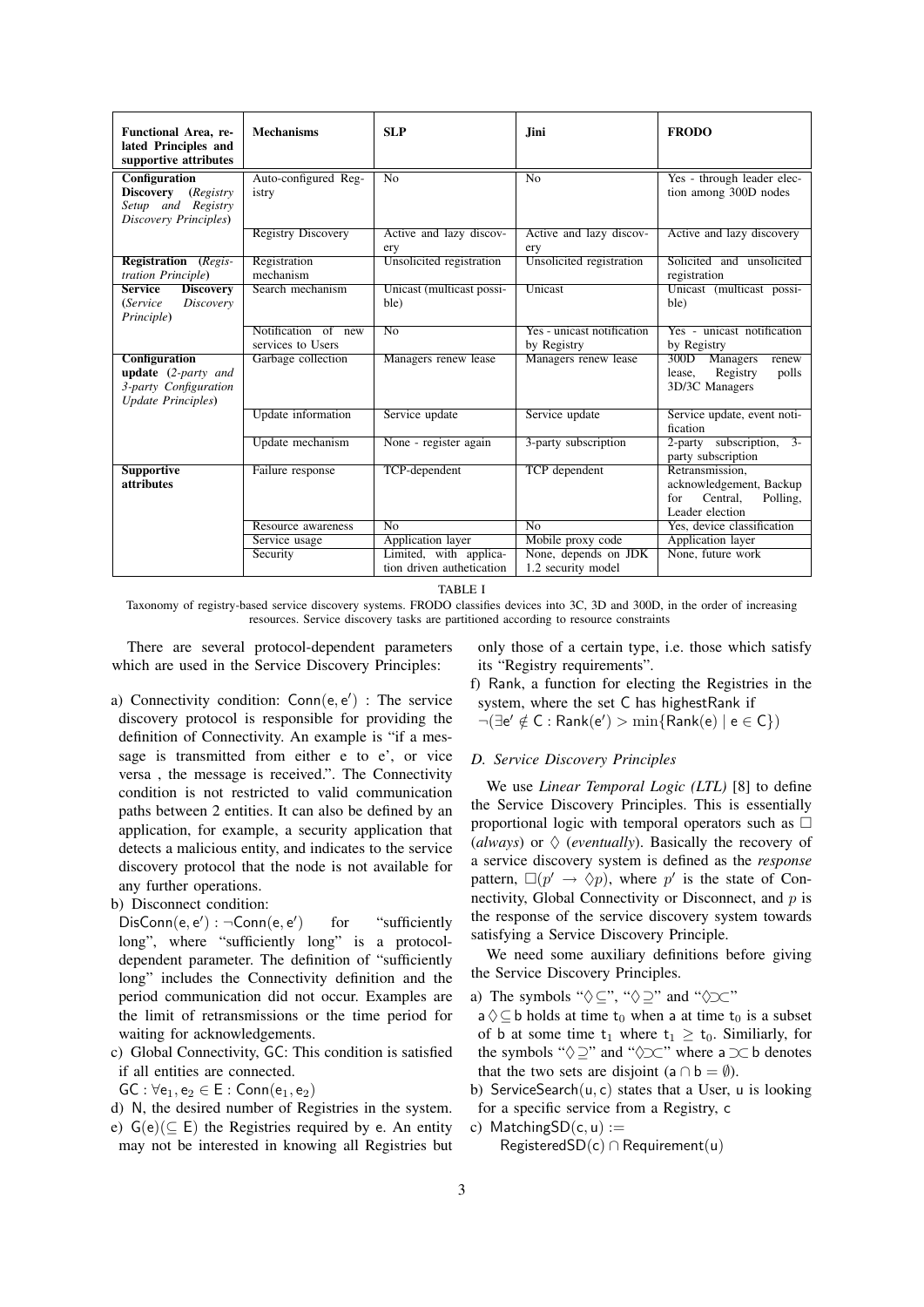

Fig. 1. System flow and relations between sets during Registration and Service Discovery. *Registration, ServiceSearch* and *Service-Found* are shown as messages sent between entities. A set of service is registered by the Manager at time  $t_1$ , then discovered by the Registry at  $t_2$ , and User searches for the service at or before  $t_2$ . The Registry has processed the request at  $t_3$ , where it finds some of the services provided by the Manager matching the requirements of the User. The User discovers the service at t4.

is the set of services registered at the Registry, c which match the requirements of User, u.

d) ServiceFound $(c, u) :=$ 

MatchingSD(c, u)  $\Diamond \subseteq$  DiscoveredSD(u)

states that the matching services at a Registry c are discovered by the User u.

e) Registration $(m, c) :=$ 

OfferedSD(m)  $\Diamond \subseteq$  RegisteredSD(c)

states that all services of Manager, m are registered at Registry, c.

f) PurgeService $(m, u) :=$ 

OfferedSD(m)  $\Diamond \supset \subset$  DiscoveredSD(u) states that the services of Manager, m are eventually purged from the discovered services of User, u.  $PurgeService(m, c) :=$ 

OfferedSD(m) ♦⊃⊂ RegisteredSD(c)

similarly states that the services of Manager m are eventually purged from the registered services of Registry, c. If an entity is both a Registry and a User then both properties must hold.

g) Uptodate $(u, m) :=$  OfferedSD $(m) \cap$ 

Requirement(u)  $\Diamond \subseteq \mathsf{DiscoveredSD}(u, m)$  ∧ OfferedSD(m)  $\Diamond \supseteq$  DiscoveredSD(u, m)

states that User u will find new services at Manager m and remove services that are no longer available at m.

Figure 1 and 2 provides scenarios of a registry-based system, where the relationship between entities, and the sets are explained, as time progresses. In Figure 1, ServiceSearch is the message providing the requirements of the User to the Registry, while in Figure 2, PurgeService and PurgeService' are the messages that notify the Registry and User respectively of a defunct service.

With the system and basic properties in place we are ready to give the 7 *Service Discovery Principles*.

Fig. 2. System flow and relations between sets during Configuration Purge. A service is purged by the Manager at  $t_5$ , then the Registry is notified at  $t_6$ , which then purges the registration. The Registry notifies the User at  $t_7$ , and the User purges the service description from its DiscoveredSD cache.

(P1) Registry Setup Principle

When there is global connectivity, N Registries of the highest rank are selected in the system.  $\square(GC \rightarrow \Diamond ((|C| = N) \land \mathsf{highestRank}))$ Assume all entities have the same rank if no ranking function is used.

(P2) Registry Discovery Principle

An entity discovers all available Registries in the system that it is interested in.

$$
\begin{array}{l} \forall e: \Box(C(e) \subseteq G(e) \wedge \\ \forall c \in C \cap G(e): Conn(c,e) \rightarrow \Diamond c \in C(e)) \end{array}
$$

(P3) Registration Principle A Manager registers its service description at each Registry it discovers.  $\forall m, \forall c \in C(m)$ :

 $\square$ (Conn(m, c)  $\rightarrow$  Registration(m, c))

(P4) Registry-based Service Discovery Principle A User discovers the services that match the User's requirements and which are registered at a Registry.

 $\forall$ u,  $\forall$ c ∈ C(u) :

 $\square$ (Conn(u, c)  $\rightarrow$  ServiceFound(c, u))

(P5) Configuration Purge Principle A User or Registry purges the services of a Manager that has become disconnected. ∀m, ∀uc ∈ U ∪ C :

 $\square(DisConn(m,uc)\rightarrow PurgeService(m,uc))$ 

- (P6) 2-Party Configuration Update Principle: A User remains consistent with a Manager when its services change.
	- $\forall m, u : \Box(Conn(u, m) \rightarrow Uptodate(u, m))$
- (P7) 3-Party Configuration Update Principle A User remains consistent with a Manager when its services change, through the Registry.  $\forall c \in C(m) : \Box((Conn(c,m) \land \Diamond Conn(u,c)) \rightarrow$  $Uptodate(u, m))$

The 7 Service Discovery Principles above state the precise behavior of all the functions in service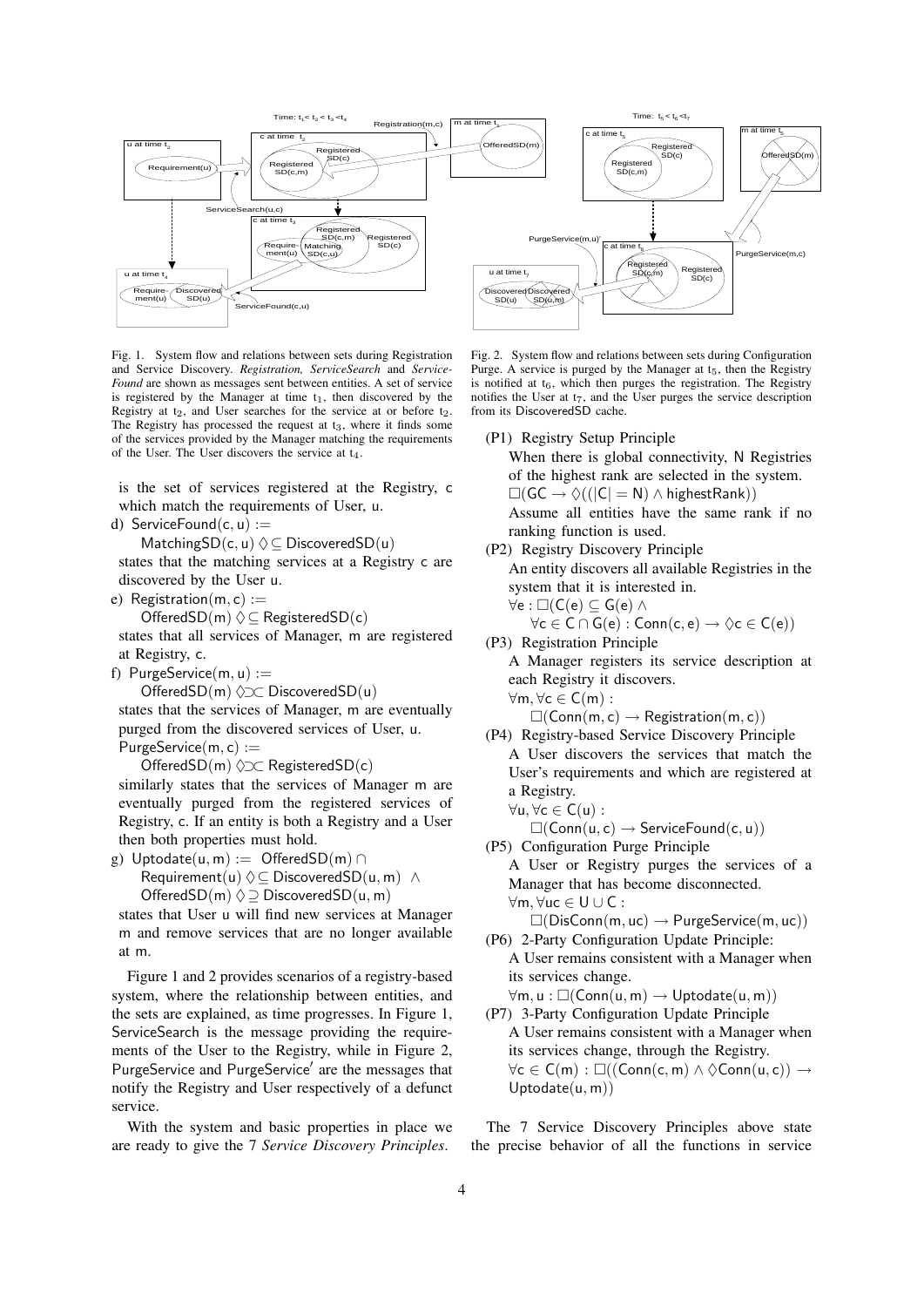discovery. The Service Discovery Principles state the fundamental objectives of service discovery; the User discovers an available Manager, which matches its service requirement, and achieve consistency with the Manager when the service changes.

#### III. FRODO

FRODO implements resource-awareness and robustness. For resource-awareness, FRODO classifies nodes as (1) 3C device class - simple devices with restricted resources (e.g. smart dust), (2) 3D device classmedium complex devices (e.g. temperature controller) and (3) 300D device class - powerful devices, controlled by a complex embedded computer, with more than 1MB memory requirement (e.g. set-top boxes). Only a 300D node can become a Registry, through a *leader election* process. The Registry is called the *Central*. The functions of service discovery explained in Section II-D are implemented according to the device classes. The names of the functions remain the same for FRODO, except we classify Configuration Update as part of the wider Configuration Management, to accommodate its robust features. Table I provides a summary of the mechanisms that each function implements. The protocol is less dependent than the state-of-the-art on the recovery ability of the lower layers. This allows the protocol to be deployed together with leaner lower layer protocol stacks, with restricted error recovery mechanisms. More details on FRODO can be found in [6].

## IV. MODELING AND VERIFICATION

We use model checking [9] to verify that FRODO adheres to the Service Discovery Principles. If there are cases where the protocol fails the verification, we identify whether the error lies in the modeling process, or in the design phase. The former requires the model to be corrected (and often our understanding!). However, it is the latter which is most beneficial, since detecting a design flaw leads towards discovering mechanisms that improve and strengthen the protocol, until the Service Discovery Principles are satisfied.

We verify the desired behavioral properties of the protocol through exhaustive enumeration (explicit or implicit) of all the states reachable by the system and the behaviors that navigate through them. We use the model-checker DT-Spin [10], for this purpose. DT-Spin is an extension of the well-known SPIN tool [9]. DT-Spin is used instead of the original SPIN model checker because we need multiple timeouts that occur at any time, even if other processes are being executed in the model. Timeouts are essential requirements for the recovery processes of the protocol against failures. The *timeout* variable in standard SPIN cannot be used as it is only true when the system is idle. However, DT-Spin also increases state space because time is



Fig. 3. Methodology steps. The FRODO Modeling box shows the abstraction link between the 3 modules. The SrvRegDisc module abstracts some functions in the ConfDiscMgt module, while the ConfUpdate module abstracts some functions in the ConfDiscMgt and SrvRegDisc modules. Connectivity and Global Connectivity are modeled with/without message loss respectively, and Disconnect is modeled as node failure.

modeled as ticks, and each tick occupies a state. A reasonable number of ticks is set for each timer, to make verification feasible.

#### *A. Methodology*

It is impractical to work with monolithic models of complex protocols such as FRODO. In the first place error traces would be too cluttered with irrelevant detail to be able to spot the real problems, and secondly the state space would grow beyond the bounds of what the current tools can cope with. Therefore we split the FRODO protocol in a number of modules, each of which corresponds roughly to one of the four functional areas or sub-functions thereof. Each model is then provided in several versions, including a concrete model with the most detail, some versions that represent worst case behavior, and a number of abstract versions with as little detail as possible. By combining a concrete version of one module with appropriate abstract versions of all others, the system as a whole can be verified, focusing on the behavior of the concrete module. The main disadvantage of this method is to keep the different versions of each module consistent. Figure 3 shows the methodology that we use to model, simulate, and verify FRODO against the Service Discovery Principles.

*a) Step 1: Protocol abstraction:* . Each assembly of modules builds on a common layer of protocol abstraction. We deliberately abstract irrelevant detail such as message format.

*b) Step 2: Modular decomposition.:* a) *ConfDiscMgt* models Configuration Discovery and Configuration Management. This part is actually broken into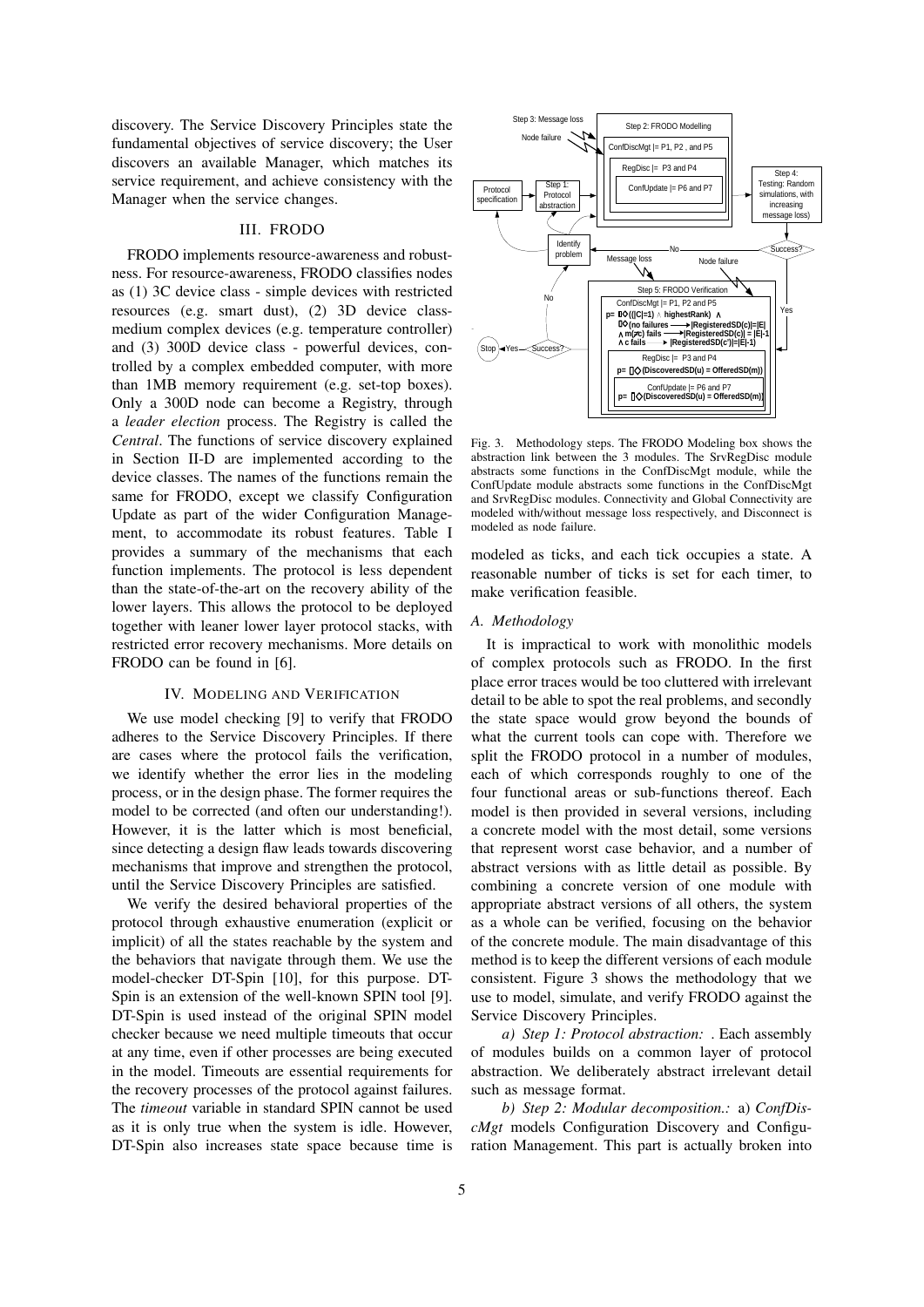four sub-functions as follows: *ConfDiscMgt-1* models the leader election protocol which elects one Central. *ConfDiscMgt-2* models two worst-case scenarios of the protocol with (a) all nodes claiming to be Central after a network partitioning, and (b) all registration information in the Central being lost because of prolonged communication failure.

*ConfDiscMgt-3* models a Backup taking over as the Central when the existing Central leaves the system. This model uses node failure, instead of message loss to model network disturbance. *ConfDiscMgt-4* models the Central handing over to a superior node that enters late into the system. This model is an abstraction of ConfDiscMgt-1, and built without message loss, to ensure that the handover protocol is correct.

b) *SrvRegDisc* models both Registration and Service Discovery functions. Configuration Discovery is abstracted away in this model. The model consists of one 300D node which is the Central. Service discovery is done through the Central using the directed search mechanism, thus the service cannot be discovered unless registration occurs. The discovery of each type of Manager (3C, 3D and 300D) is modelled separately. c) *ConfUpdate* models Configuration Update propagating the updates to the Users through the 2-party and 3-party subscription mechanisms.

*c) Step 3: Message loss.:* Network disturbance is modeled as message loss. All models except ConfDiscMgt-3 and ConfDiscMgt-4 are simulated and verified with and without message loss. We allow the sender to lose or send the message instead of modeling message loss as *premature timeouts* [11], because premature timeouts focuses on dropping acknowledgement messages, which leads to the timeout of the waiting entity. All messages, not only acknowledgement messages can be lost in our models. The targeted receiver will continue executing its tasks, unaware of any message loss, which may lead towards a violation of the Service Discovery Principles. We use a counter, *lossCounter* for every message *type*, which increments whenever a particular type of message is lost. The message may be lost, until a constant *MAX LOSS* for its type is reached. The following is an example of how a *SrvRegReq* message is sent or lost. The variables *rcvrID, OfferedSD*, and *srcID* are the receiver node's identifier, the service identifier that represents a service and the sender node's identifier respectively.

```
if :: loss_counter[type]>=MAX_LOSS ->
/* transmit the message */send! SrvRegReq, OfferedSD,
       srcID, rcvrID;
:: else ->
/* potentially lose the message */
  if
   :: send! SrvRegReq, OfferedSD,
        srcID, rcvrID;
   :: lossCounter[type]++
```

| Model               | State<br>vector<br>(bytes) | Depth | <b>States stored</b> |
|---------------------|----------------------------|-------|----------------------|
| ConfDiscMgt-1, ex-  | 304                        | 37328 | 38345                |
| haustive mode with- |                            |       |                      |
| out message loss    |                            |       |                      |
| ConfDiscMgt-1,      | 308                        | 61993 | $4,976,620$ e+07     |
| supertrace<br>mode, |                            |       |                      |
| <b>MAX LOSS=1</b>   |                            |       |                      |

#### TABLE II

An example of the impact of message loss on state space. The rest of the models reflect similar increase in state space.

Message loss increases the number of states because of the additional counter and timing variables and nondeterministic choice. The impact of message loss on the verification is shown in Table II.

*d) Step 4: Testing.:* We use the simulator tool in DT-Spin to test and debug the models. We test different, random simulation scenarios and increase the MAX LOSS for every simulation (up to 10 message losses to capture extreme scenarios)

*e) Step 5: Verification.:* DT-Spin checks correctness claims that are generated from logic formulas expressed in LTL. When a claim is invalid for a model, the tool produces a counter example that explicitly shows how the property was violated. The counter example is a feedback for the simulator tool of DT-Spin to trace the execution trail that causes the violation. The next section describes the properties.

#### *B. Property Modeling*

The following are the interpretation of the protocol as described in Section II-C (protocol-dependent parameters):

- 1) Connectivity condition: Conn(e, e') : *if a mes*sage is transmitted from either  $e$  to  $e'$ , or vice *versa, and the expected acknowledgement arrives, the entities are reachable.*
- 2) Disconnect condition: ¬Conn(e, e 0 ) : *for twice the timeout period.*
- 3) Rank, a leader election function that returns the highest ranked 300D node as the Central.
- 4)  $G(e) = E$  the nodes are interested in any Central as there is only one type of Central in Frodo.
- 5)  $N = 1$ , a single Central is elected.

We model the response pattern  $\square(\mathsf{p}' \to \lozenge \mathsf{p})$  defined in Section II-D by building the property  $p'$  directly into the models, so that p is verified as a *recurrence property* [9]. *The recurrence property*  $\Box \Diamond p$  *states that if the state formula,* p *happens to be false at any given point in a run, it is always guaranteed to become true again if the run is continued.* For  $p' = Global$ Connectivity, we verify p in a model without any message loss. For  $p' =$  Connectivity, we verify p in a model with a limit on message loss. For  $p' =$ Disconnect, we verify p in a model with node failure.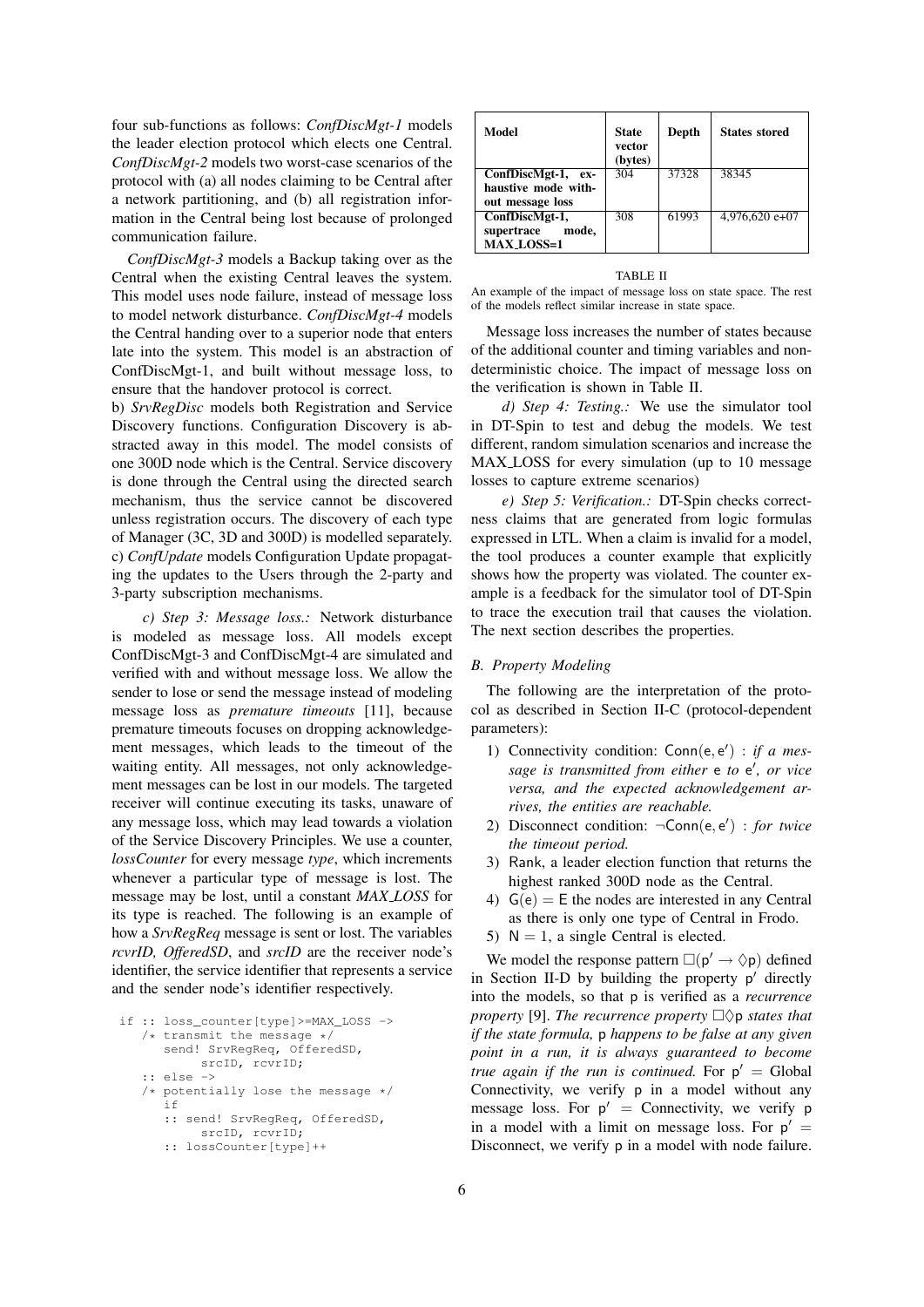The descriptions of each property, p are given below. For the purpose of simplification and readability, we left out some technical details. The properties are summarized in Figure 3.

#### ConfDiscMgt  $\models$  P1  $\land$  P2  $\land$  P5

For P1, all entities have to agree on a the highest ranking node, say c, becoming the single Central. For P2, all nodes must discover this Central (and no others). In the verification we check  $|RegisteredSD(c)| = |E|$ which implies that each node m has registered at c As each node will offer exactly one service, it will only discover one Central and will only register at this Central. For P5, the Central purges service registration of disconnected nodes. Thus,  $|RegisteredSD(c)|$  =  $|E|-1$ . If the failing node is the Central itself then the Backup c', which is the second highest ranking node, must detect this and take over as the new Central, resulting in  $|RegisteredSD(c')| = |E| - 1$ . Thus we check property

 $p := \Box \Diamond ($  no failures  $\rightarrow$  |RegisteredSD(c)| = |E| ∧  $m(\neq c)$  fails  $\rightarrow$  |RegisteredSD(c)| =  $|E| - 1 \land$ c fails  $\rightarrow$   $|RegisteredSD(c')| = |E| - 1$ 

Together with some basic properties of the behavior of each of the nodes (e.g. discovering only one Central) only registering at a node it believes to be the Central, ...) this is sufficient to obtain that P1, P2 and P5 all hold.

#### SrvRegDisc  $\models$  P3  $\land$  P4

We consider the situation where a User u is interested in the service that is offered by some Manager m in the system, Requirement(u) = OfferedSD(m). We verify the property

 $p := \Box \Diamond (DiscoveredSD(u) = OfferedSD(m))$ 

Which gives that services can be found (P4) and also that services are registered (P3) as the User can only discover registered services.

# ConfUpdate |= P6 ∧ P7

We consider the situation where the service at m discovered by a User u changes but still satisfies the requirements of the User. To satisfy P6 and P7, the User has to update its discovered services to remain consistent with the Manager, Uptodate $(u, m)$ . This is implied by Discovered $SD(u) = OfferedSD(m)$ . We again check the property

 $p := \Box \Diamond (DiscoveredSD(u) = OfferedSD(m))$ 

now, however, OfferedSD(m) changes during the verification run.

#### V. RESULTS & DISCUSSION

#### *A. Verification results*

The results that we obtained are summarized in Table III. For every module, we provide the setting for the verification. Note that there are multiple MAX LOSS values. This is because for every module,

there are several models, which we verified for the same properties. In total, we developed and verified 21 models, out of which, 17 models achieved Exhaustive coverage (100% coverage of all reachable states for a model), while 4 models had to be run under the Supertrace mode (uses bit state hashing [12], with coverage around 98%) because of state space explosion.

The successful results shown in Table III are under the assumptions that (1) the nodes provide correct information, (2) message losses are low, and (3) the system does not require a fixed time constraint on satisfying the Service Discovery Principles. Based on these assumptions, the results show that FRODO guarantees that the functions of service discovery meet their objectives under the condition that nodes are able to communicate eventually. The results of the verification increases confidence in FRODO's capabilities.

## *B. Analyzing Service Discovery Behavior*

In service discovery, the system can oscillate from an ideal state, to a non-ideal state, for every service discovery function, where a network disturbance is the trigger for the transition. For example, a node successfully discovers the Registry, but the registration is unsuccessful because the registration message is lost. Thus the Registry Setup and Registry Discovery Principles are satisfied, but the Registration Principle is violated. The service discovery protocol must ensure that the Registration function can return to the ideal state, and satisfy the principle.

Several mechanisms are vital to satisfy the Service Discovery Principles. These are: (1) periodic lazy discovery - periodic announcements from the Registries ensure detection of other Registries, to recover from network partitioning. A service discovery system can use this scheme to either converge into N Registries, or Registries can synchronize their configuration information. (2) Re-registration - a previous successful registration does not necessarily mean it remains valid. The Registry can face node failure, or can purge the knowledge of the Manager because of failures on the Manager, Registry or the communication paths. There are several mechanisms that can resolve this issue: (a) periodic leasing with the Registry, a popular concept for most service discovery systems. The use of this method alone violates the Registration and Registrybased Service Discovery Principles if the Registry has node failure, and the Manager does not attempt to register with any other available Registries, (b) Registry piggybacks request for re-registration, in its periodic lazy announcement. Nodes monitor Registry announcements to detect an unknown Registry, and initiate unsolicited registration, and (c) the Registry monitors periodic active announcements of the nodes to detect unknown nodes. Unknown nodes are requested to register through solicited registration. (3)